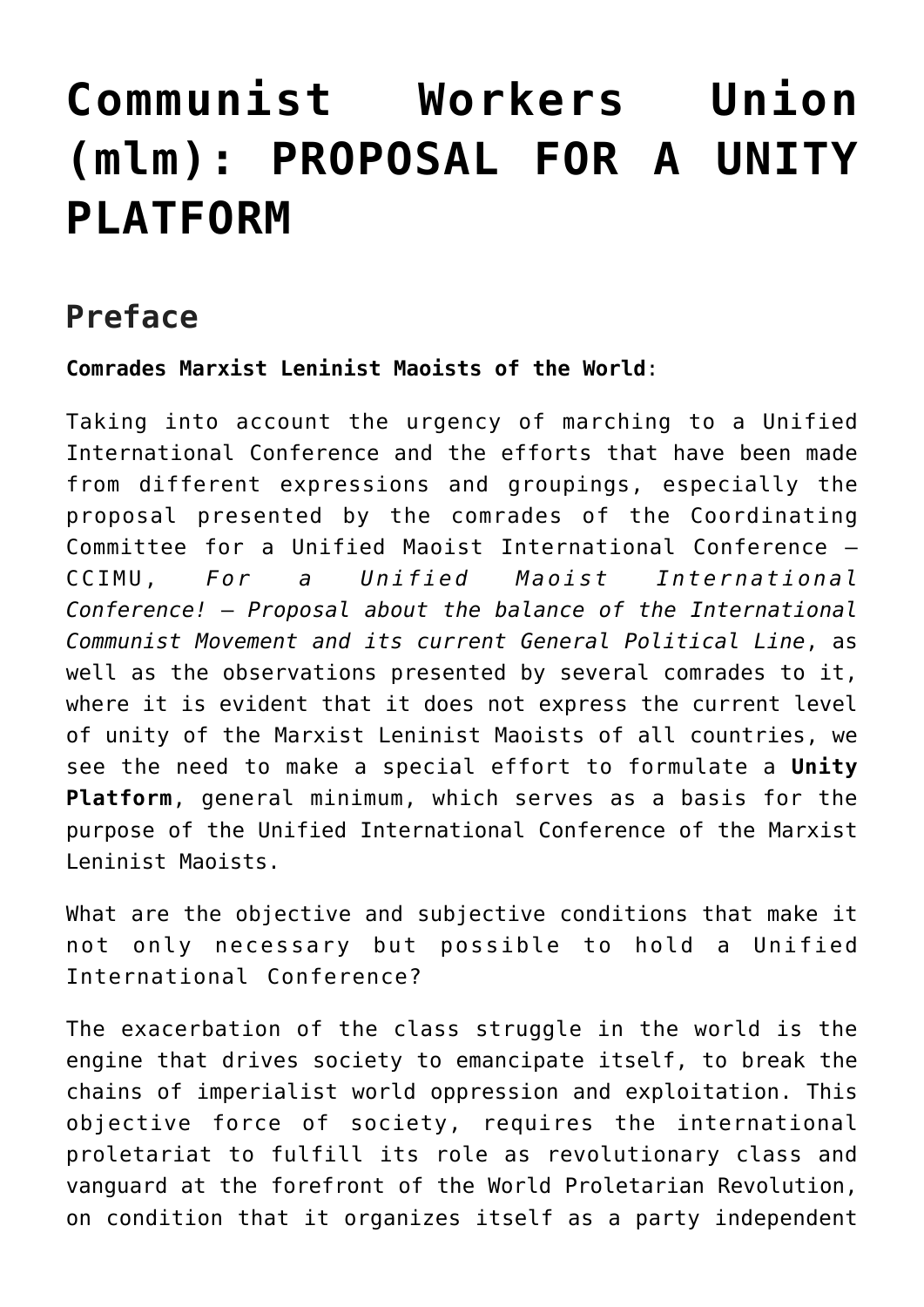of the other classes, and leader of its actions as a conscious class.

Such is the material basis of the urgent international unity of the Marxist Leninist Maoists and in each country, for being those who do not sacrifice the cardinal interests of the workers movement for the sake of certain advantages of the moment, because they consciously represent and defend in the current movement, the future interests of the world working class.

Such is the material basis of the current need to break the isolation, depose sectarianism and submit the particular interests of group or nation to the general and common interests of the World Proletarian Revolution.

It is not a question of conciliating and coexisting with the different opportunist tendencies, but of dividing the camps mainly with revisionism, by means of the struggle of lines in the heat of the class struggle.

From the bitter defeats of the dictatorship of the proletariat in Russia and China, the International Communist Movement fell into a deep crisis, where the old revisionism already defeated, emerged under new forms, declaring again as irrelevant the theoretical foundations of the science of the proletariat, drawing absolutely defeatist conclusions from the historical experience in the proletarian revolution, in the exercise of the class dictatorship, in the construction of socialism and international organization.

The Marxist Leninist Maoist parties and organizations, separately have waged a line struggle against the old and new forms of revisionism, coinciding in the defense of the fundamental principles of Marxism Leninism Maoism: On the class struggle, the State, the revolution, the historical role of the masses, the path of revolutionary violence of the armed masses, the people's war to overthrow the old State, the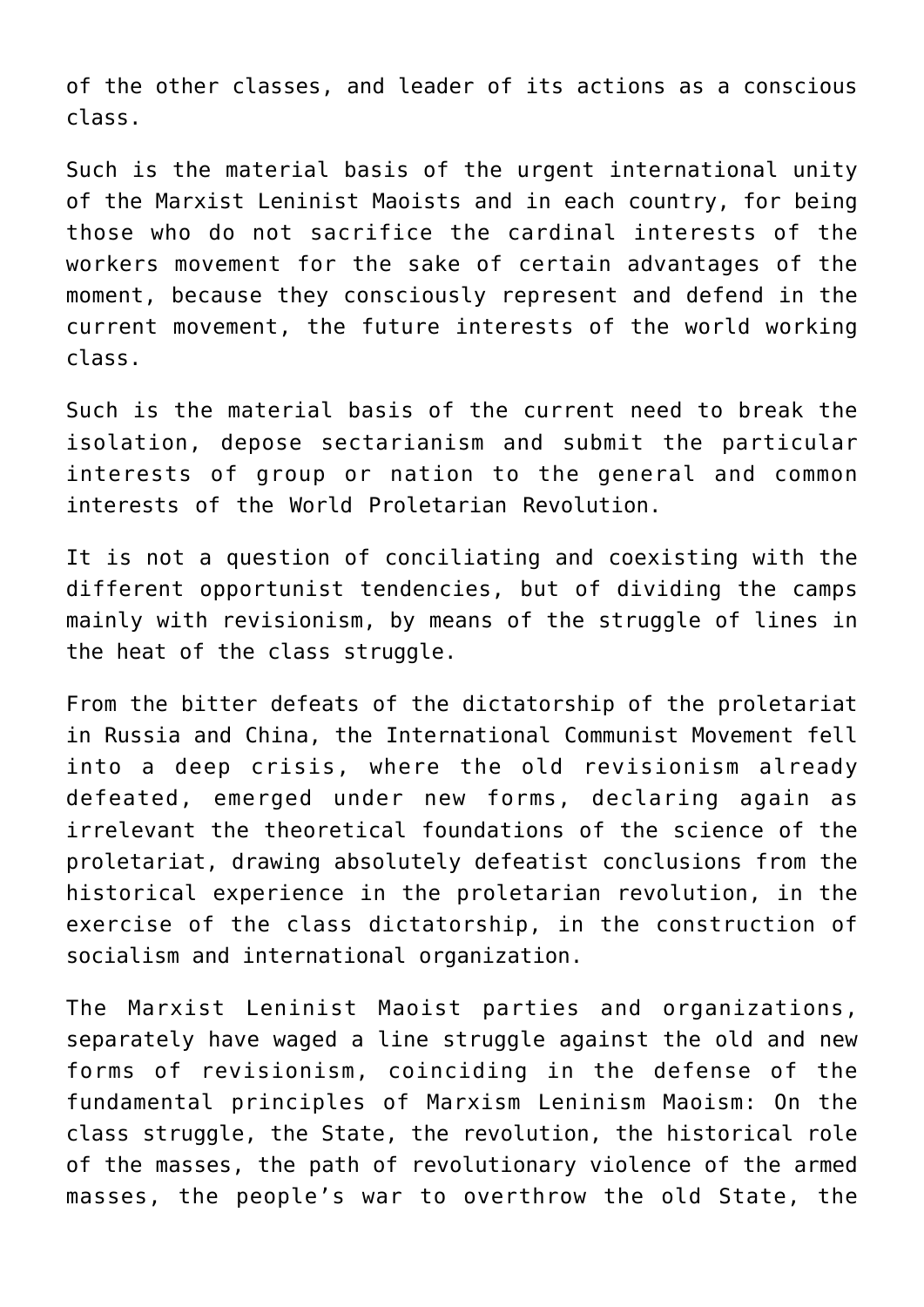historical necessity of the dictatorship of the proletariat and the continuation of the revolution in it, the recognition of the present epoch of imperialism as the highest and last phase of capitalism and the beginning of the new Era of the World Proletarian Revolution whose historical experience has been correct, the inevitability of crises in capitalism, the inexorable march towards its bankruptcy, the vanguard role of the proletariat, the necessity of the party as its political detachment and superior form of organization, the need to build the front of the revolutionary classes and masses, and the popular army, the tasks that the present situation demands of the communists…. all of which, in itself, constitutes the **content** of a general minimum basis of unity that the world class struggle demands in the immediate future.

This is still an insufficient basis for unity in the General Line, that is, to resolve the various nuances existing in the ranks of the Marxist-Leninist Maoists as a reflection of the complexity in the analysis and synthesis of some historical problems, of the changes in the current world situation, of the doubts sown by the false revisionist theories.

To recognize, formalize and proclaim such a general minimum basis of unity, in the *form* of a concise and clear *Platform of Unity* that expresses the more general ideological unity of the Marxist-Leninist-Maoists, is a necessary condition for them to assume the great tasks demanded by the current situation where the revolution manifests itself as a throbbing need in all countries.

Platform of Unity, necessary to develop the struggle of lines that settles the divergences that divide the Marxist Leninist Maoists, and conquers a superior basis of unity in the general line, deepening the theoretical defeat of the new revisionism and demarcating a clear and deep demarcation between Marxism Leninism Maoism and all types of opportunism, in the perspective of unity in a new Communist International.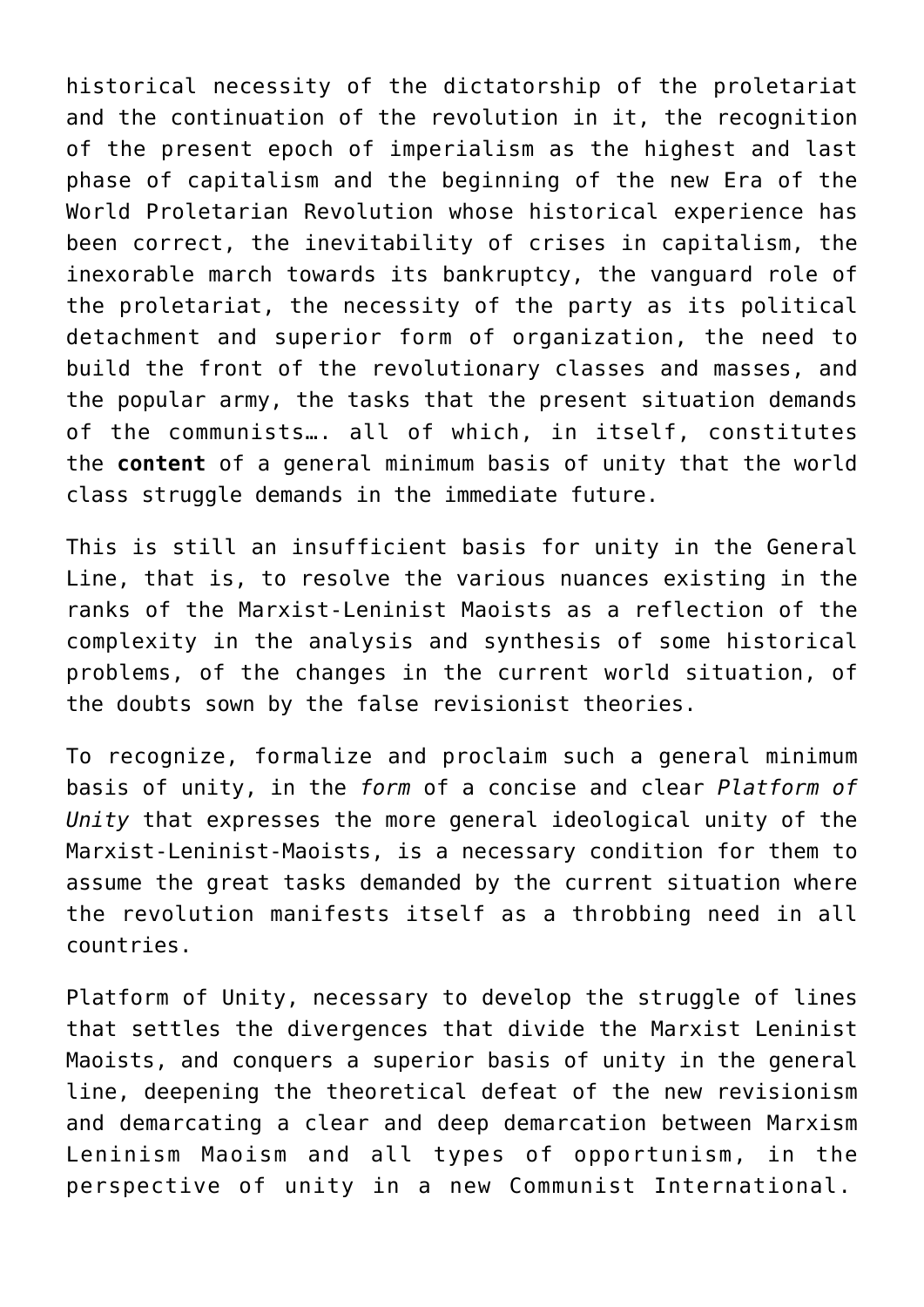Platform of Unity, necessary to formulate a Program of International Political Struggle, which unifies and organizes the immediate joint political action, with a common orientation for the international proletariat and the masses facing the crises, the imperialist wars, the internationalist solidarity, confronting opportunism in the leadership of the movements and spontaneous rebellions of the masses, of the trade union movement, peasants, women, ecologists, for the freedom of political prisoners and other forms of the mass movement that rise up against imperialism and the reactionary classes.

Platform of Unity, necessary to materialize a new *form* of International Organization, understanding that, as Chairman Mao said, «Only when it has theoretical and political unity, the international proletariat can have organizational cohesion and unity of action». A new organizational form that given the existing divergences among the Marxist Leninist Maoists regarding the experience in this field, should have at least the character of a Committee that plays the role of leading nucleus in the work of spreading Marxism Leninism Maoism, promote the struggle of lines, encourage common political action, facilitate the exchange of experiences and fraternal relations between organizations and parties, develop mutual aid and cooperation in the construction of new parties, influence and bring together other Marxist Leninist Maoist forces not yet committed to the proposal of an International Conference.

Platform of Unity that makes it possible to consciously apply the method of *unity-struggle-unity* to wage the struggle of lines over the divergences between Marxist-Leninist-Maoists, treating them as contradictions within the people, fighting sincerely for unity not for splitting, differentiating the contradictions between communists, from the contradictions with opportunist, revisionist, anti-Marxist, anti-proletarian, anti-party lines, which, being contradictions of a different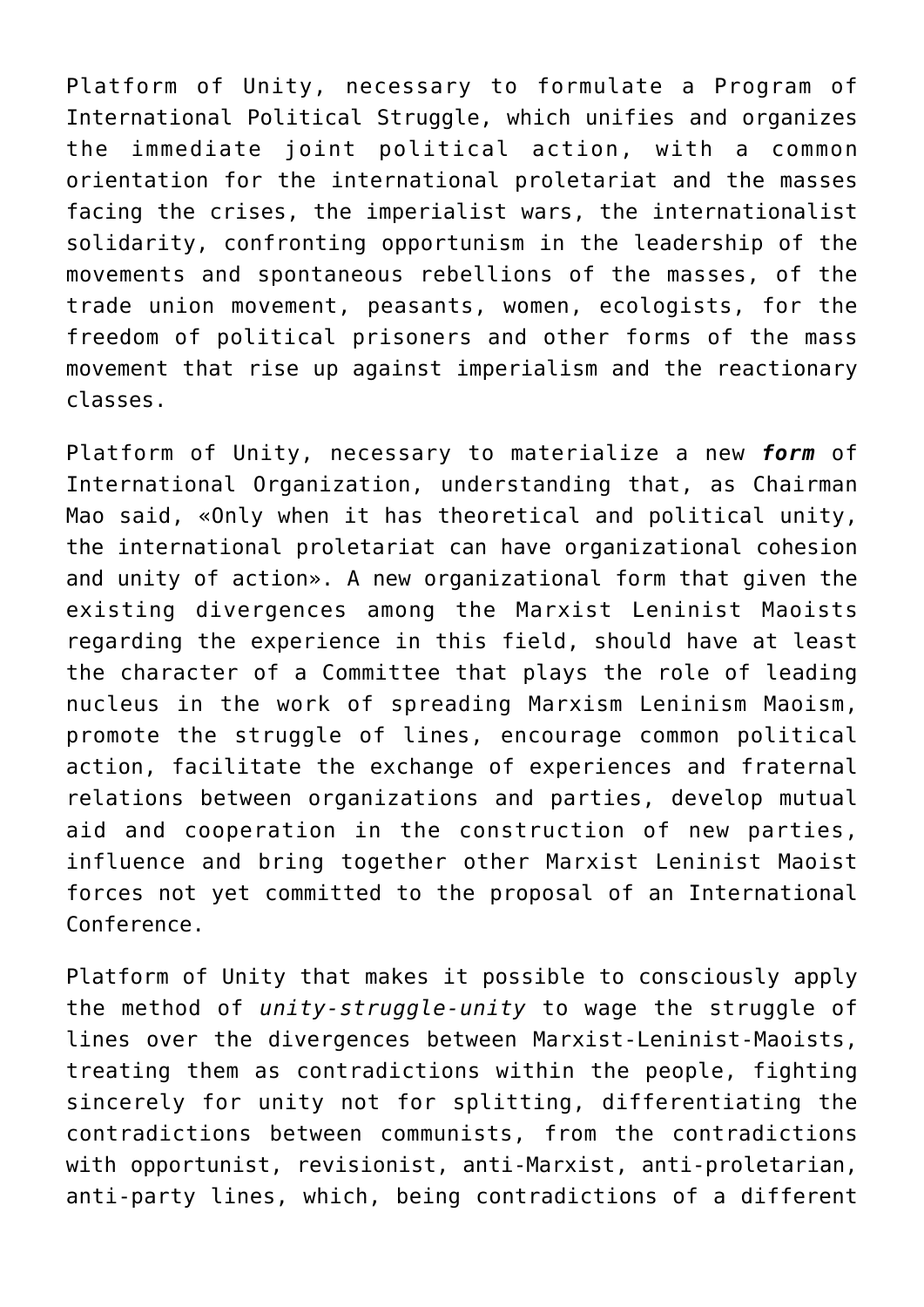nature, are resolved with different methods.

The pretension of avakianist revisionism to enthrone its «New Synthesis of Communism» as the General Line of the International Communist Movement has been defeated; but opportunism has not yet been defeated in a General Line that expresses the profound unity of the Marxist Leninist Maoist movement. In this long-term purpose, in the immediate future we see it necessary to define and approve a common Platform of the Marxist Leninist Maoists, such as the one proposed here, conscious that it presupposes to promote with success the struggle of two lines in its bosom, to struggle consciously for the unity of the communists without any shackling with the principles, to organize more preparatory meetings, more bilateral and multilateral meetings, more exchange of documents, initiatives directed to the masses, on the tortuous but luminous road towards the triumphant realization of a single International Conference of the Marxist Leninist Maoists of the world, which overcomes the fragmentation, the effects of the collapse of the Revolutionary Internationalist Movement and responds to the need for unity on the basis of Marxism Leninism Maoism, on the basis of a critical selfcritical evaluation of the general experience of the Revolutionary Internationalist Movement and other initiatives, to advance to a new international organization, the new Communist International based on Marxism Leninism Maoism.

In this purpose of fighting for unity we should be guided by Chairman Mao's *Dialectical Method for Internal Party Unity*: *Can we not hold negotiations on the basis of the desire for unity and in a spirit of help? Of course, it is not a question of negotiations with imperialism (we also need to hold negotiations with it), but of internal negotiations among communists. Let us give an example: is it not holding negotiations what the twelve countries gathered here are doing? Is it not negotiating what the sixty-odd Parties are doing? Indeed, that is what we are doing. In other words, on*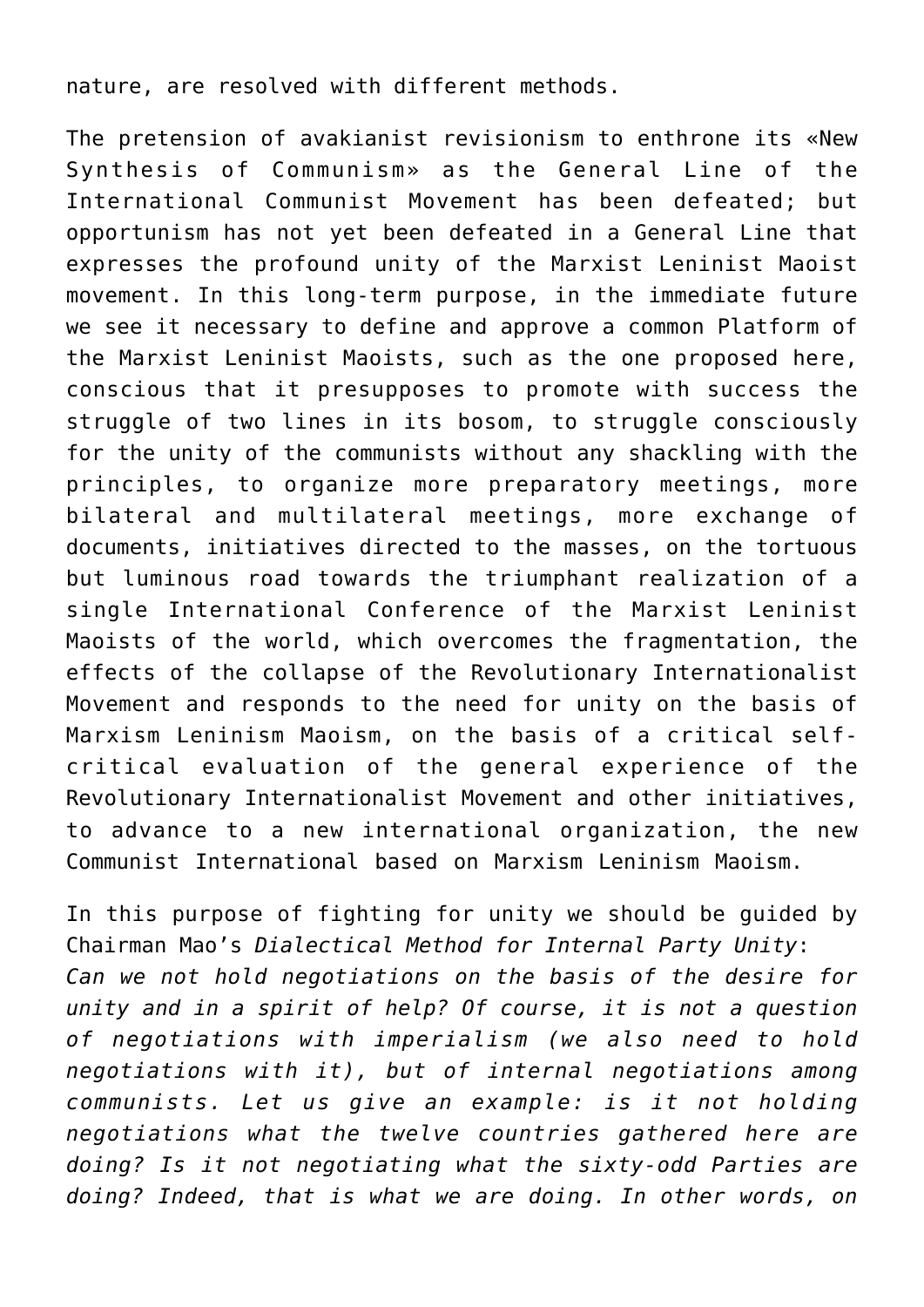*condition that we do not undermine Marxist-Leninist principles, we accept the acceptable views of others and discard those of our own that can be discarded. Thus, we act with two hands: one for struggle with erring comrades and the other for unity with them. The purpose of the struggle is to persevere in Marxist principles, which presupposes fidelity to principles. This is one hand; the other is to see to unity. The purpose of unity is to provide an outlet for those comrades, making compromises with them, which means flexibility. The integration of fidelity to principle with flexibility is a Marxist-Leninist principle and is a unity of opposites*.

Bearing in mind the above considerations, in the spirit of sincerely contributing to specify that basis of common general unity, the one that really exists now, and without the pretension of making a special block of a particular nuance, we submit for your consideration the present proposal for a **Platform of Unity for the Unified International Conference**.

## **Unity Platform Proposal**

*Marxism*, defended by Lenin as the system of conceptions and the all-powerful doctrine of Marx, because it is exact, arose not enclosed in itself, but in the midst of and in response to the social problems of capitalism. *Marxism* is not a dogma, nor a finished and immutable doctrine, but a living guide for action, whose development reflects the change in the conditions of social life.

Hence the revolutionary development of *Marxism* has passed through stages, *Marxism Leninism*being the leap to the new stage of development of the conceptions and doctrine of Marx to the conditions of the imperialist phase and the new Era of the World Proletarian Revolution, and*Marxism Leninism*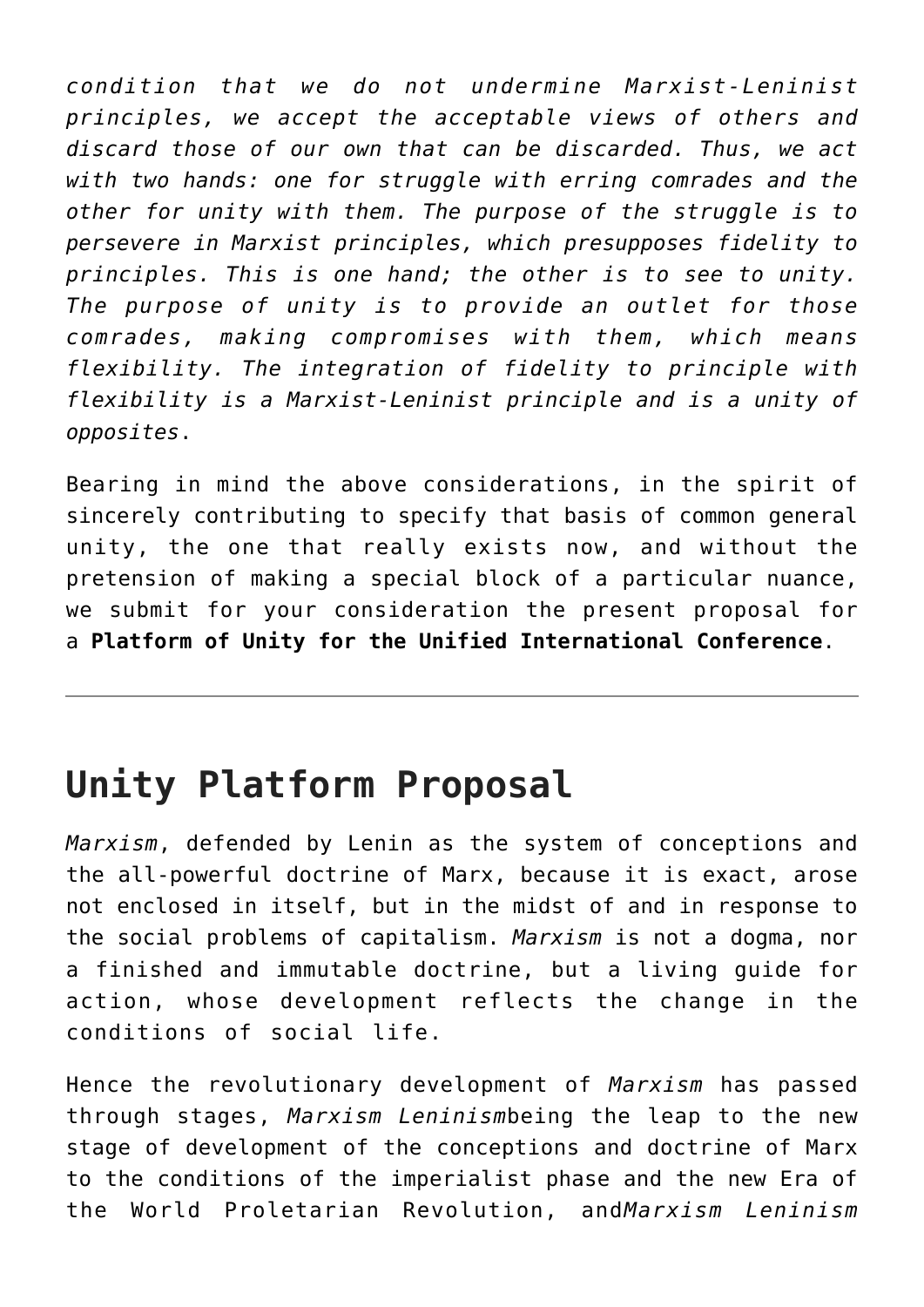*Maoism* the leap to a new, third and higher stage of development in view of the need to continue the revolution under the dictatorship of the proletariat against the revisionist restoration of capitalism and the bourgeois dictatorship in the socialist countries.

The capitalism of free competition has passed into history. This is the epoch of *imperialism*, the highest and last phase of capitalism whose inevitable and increasingly frequent economic crises bring to the surface its incompatibility with the existence of society, affirm its inexorable course to bankruptcy, its character of parasitic capitalism, in decomposition, the prelude to the World Proletarian Revolution and Socialism.

The fundamental contradiction of the capitalist system *between increasingly social production and increasingly private appropriation* is the deepest cause of its inevitable demise and can only be resolved with the triumph of the World Proletarian Revolution, socializing the ownership of the means of production. Capitalism upon reaching its imperialist phase, in the course of more than a century of agony, has taken charge of extending and deepening the fundamental contradiction to all countries, sharpening in turn all the other contradictions that accelerate its death as a world system of exploitation and oppression.

The changes in the imperialist world have exacerbated the most important contradictions of imperialism: between the imperialist countries and between the big monopoly groups; between the oppressed countries, nations and peoples and the imperialist countries; between the proletariat and the bourgeoisie; highlighting in turn in recent years, the contradiction between society and nature.

In the epoch of imperialism the world was divided into a handful of imperialist countries, exploiters and the vast majority of oppressed countries, exploited. The economic law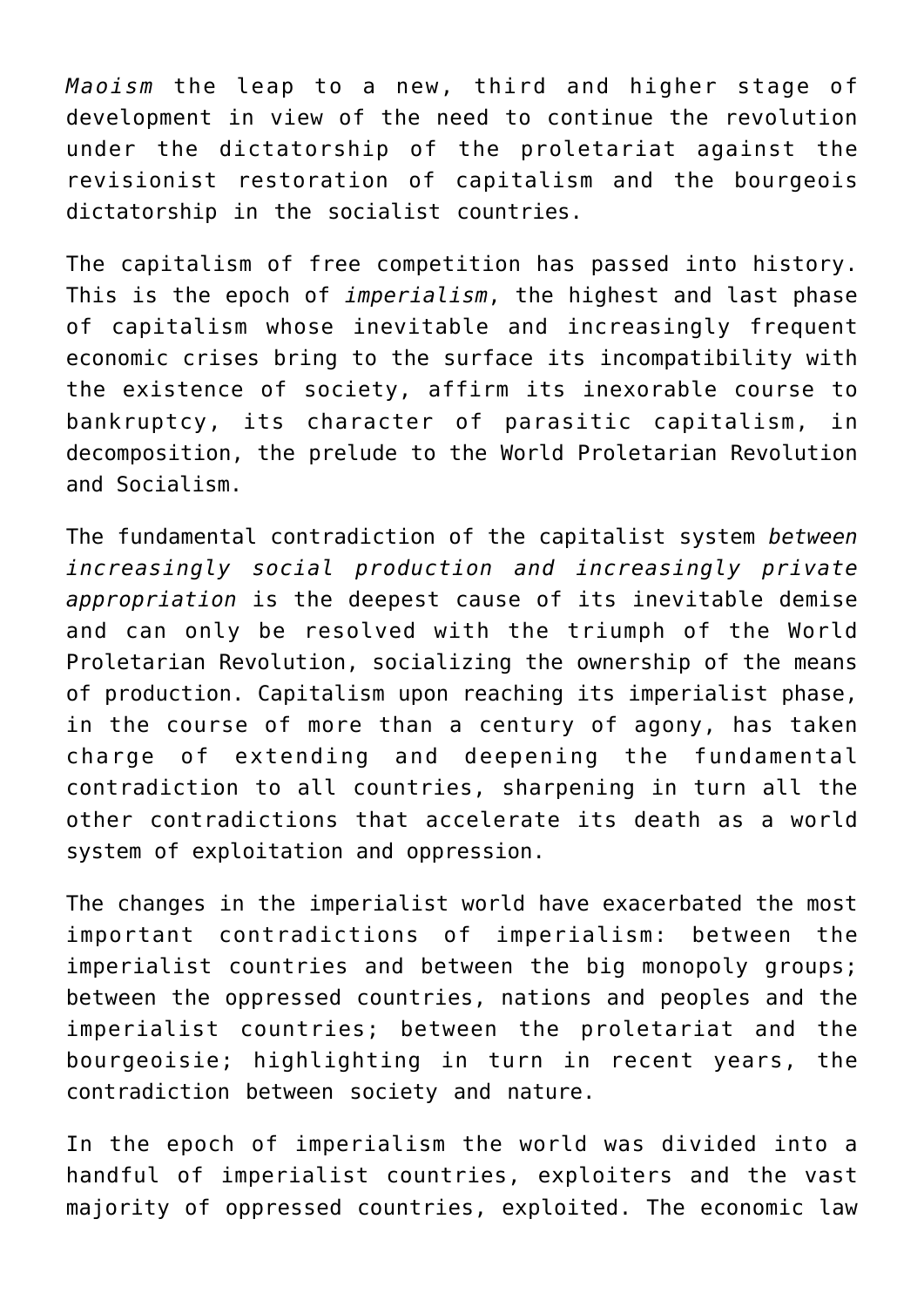of the unequal development of the imperialist countries, is the material basis of the inter-imperialist contradictions, of the reactionary wars against the oppressed countries and of the international wars for world domination, being latent the danger of a new world war. The contradiction between the proletariat and the bourgeoisie, between capital and labor, is the expression on the social terrain of the fundamental contradiction of capitalism. On which of these contradictions occupies the main place in the present period, there are differences among *Marxist-Leninist-Maoists* that must be resolved through the study, analysis and discussion of the changes that have occurred in recent years.

Imperialism artificially prolongs its existence, on the one hand, by exhausting, depredating, destroying, the only two sources of wealth on the planet: labor and nature; and on the other hand, by the aid that opportunism gives it by dulling the revolutionary edge of the political struggle of the working class and the peoples of the world, subjecting it to the limits allowed by the old State. «The struggle against imperialism,» says Lenin, «is an empty and false phrase if it is not indissolubly linked to the struggle against opportunism.

The advance of capitalism to its final imperialist phase, sealed the expiration of the bourgeois revolution and ushered in the new era of the *World Proletarian Revolution*, inaugurated by the October Revolution, as the main historical trend of the epoch of imperialism.

The World Proletarian Revolution will defeat imperialism and the reactionary classes, using as a means the midwife of history, the revolutionary violence of the masses. The violent revolution, universal law of the proletarian revolution, is necessary to destroy the old State and build the new State of dictatorship of the proletariat. «The central task and the highest form of a revolution,» says President Mao, «is the seizure of power by means of arms, it is the solution of the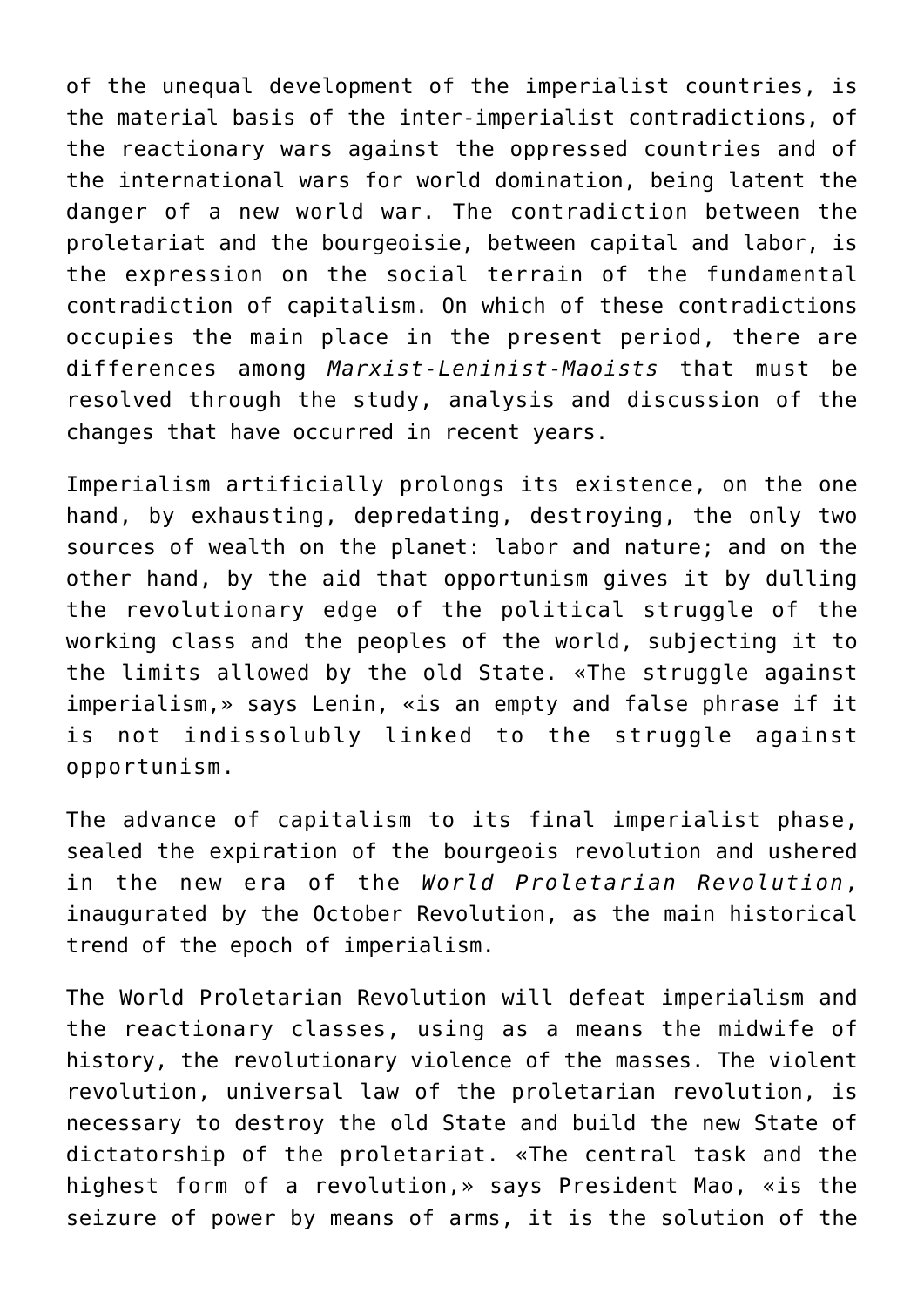problem by means of war.

The old State is the bulwark and political protector of the privileges of the reactionary classes; it is not extinguished, it is not reformed, it does not yield power by the peaceful parliamentary way; it must be destroyed by the higher form of political struggle, the armed struggle of the broad masses of the people, the people's war whose form is determined by the concrete conditions of each country.

The new revolutionary political power of the workers and peasants in the imperialist countries and in the oppressed countries, in essence cannot be other than the State of dictatorship of the proletariat, an unlimited power that rests directly on the violence of the armed people not on the law. In the semi-feudal and semi-colonial countries, the new State established by the New Democratic Revolution is a form of the State of the dictatorship of the proletariat.

Against the power of the imperialist bourgeoisie and its reactionary lackeys in the old State, the spontaneous movement of the great popular masses, of the unemployed, the landless, those with nothing to lose, who for very different reasons today take the political stage in the fields and cities of imperialist countries and oppressed countries, shows the objective force available to the proletariat and the peoples of the world, which creates better conditions for the advancement of the political tasks of the Marxist Leninist Maoist communists.

Even more advanced are the revolutionary mass movements led by Marxist Leninist Maoist parties against the old State, against the old system, ranging from the broad revolutionary political mobilization of the masses, to the people's wars that with different degrees of development and difficulties advance in different countries at the forefront of the World Proletarian Revolution.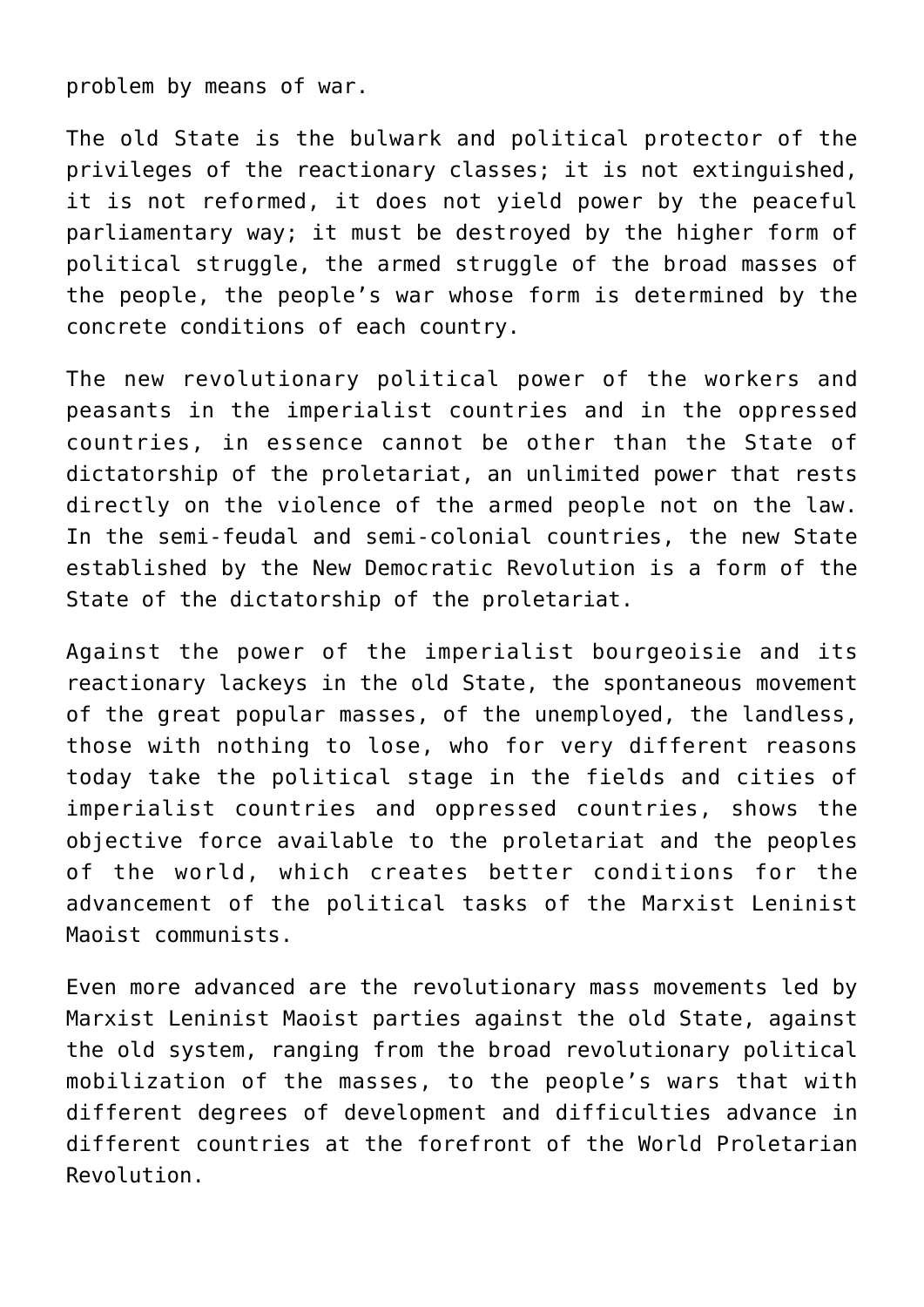The political movements, uprisings and spontaneous rebellions of the masses throughout the length and breadth of the planet, the struggles and wars of resistance against the wars of aggression and occupation plotted by the imperialists, the people's wars, are the characteristics of the uneven development of the revolutionary movement, but above all, are vivid expressions that the World Proletarian Revolution is the main historical trend of the imperialist epoch, are indicative that the world society transits to a period of popular life when in the words of Lenin, «the anger accumulated for centuries (…) comes to the surface in actions, and not in words, in actions of millions of beings of the popular masses, and not of isolated individuals». The times of violent revolution against the world system of oppression and exploitation are approaching.

Imperialism is an outdated and useless social economic system for the progress of humanity, a world system of oppression and exploitation that will be overthrown and destroyed by the World Proletarian Revolution whose two historical currents, the struggle of the proletariat for socialism and the struggle of the oppressed peoples against the imperialist yoke, are the powerful social forces generated by the world contradictions of imperialism itself. Given this great antagonism, the proletariat to defeat imperialist capitalism, needs to organize and mobilize all the social force capable of being united against the common enemies, for which it requires organizing its own political party through which it exercises the role of leading class, both of a broad class front or class alliance with the working masses of the petty bourgeoisie, mainly peasants and semi-proletarians, and of an army of the people in arms, to guarantee the violent conquest of power and its sustenance once the oppressors have been overthrown.

The World Proletarian Revolution, by focusing against imperialist capitalism and its lackeys in the oppressed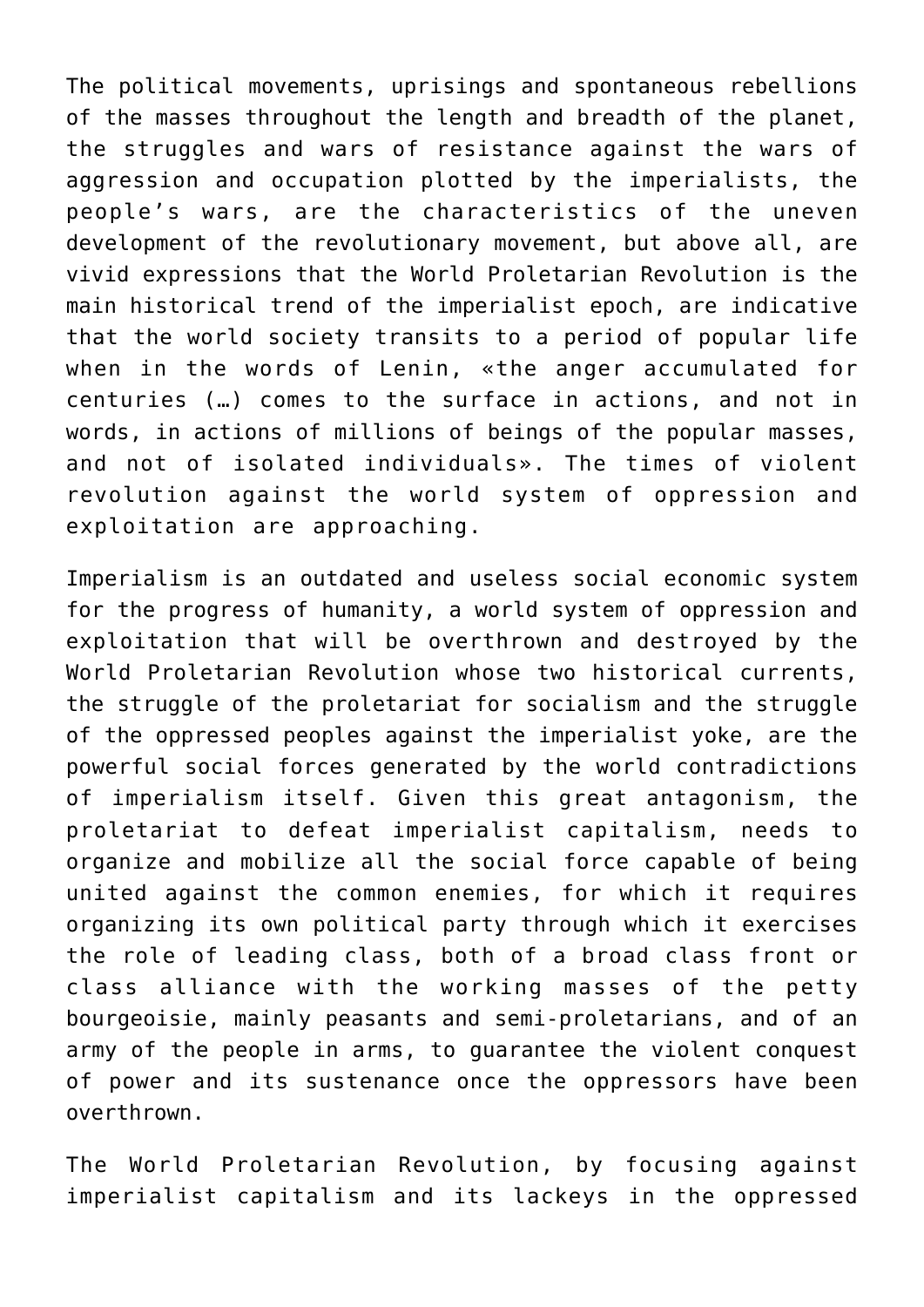countries, against the world system of wage exploitation and all other types of exploitation of man by man, is the only fundamental solution to stop the destruction of nature, to eradicate inequalities based on race, nationality and sex, to begin the end of the great systemic inequalities of capitalism: between men and women, between the countryside and the city, between manual labor and intellectual labor.

The class struggle, objective law of society divided into classes, leads inevitably to the *Dictatorship of the Proletariat*, and even more, as demonstrated by the experience of the Great Proletarian Cultural Revolution in China, to the continuation of the revolution under the Dictatorship of the Proletariat. This is the profound essence of the Marxist theory of the State; it is the fundamental question of the proletarian revolution; it is the touchstone for differentiating between Marxism and opportunism.

The modern working class was born with capitalism, and since then it has not ceased to struggle against the system of world wage exploitation. Today the changes in the systems of hiring wage labor have reduced to a minimum the conditions of stability and remuneration of millions and millions of proletarians, impoverishing their living conditions especially in the oppressed countries, where large imperialist factories reproduce conditions of enslavement similar to those of the emergence of the working class. But neither the terrible material conditions of life and work, nor the defeats suffered in the once socialist countries, are an obstacle to doubt the existence of the working class, nor to ignore its growth in all countries, where its character as an international class, without a homeland, and its social position of labor force that moves the great means of production of the system to generate the surplus value that the world bourgeoisie appropriates in the form of interest for the financial parasite, profit for the industrial parasite and rent for the landlord parasite, reaffirm its historical mission of vanguard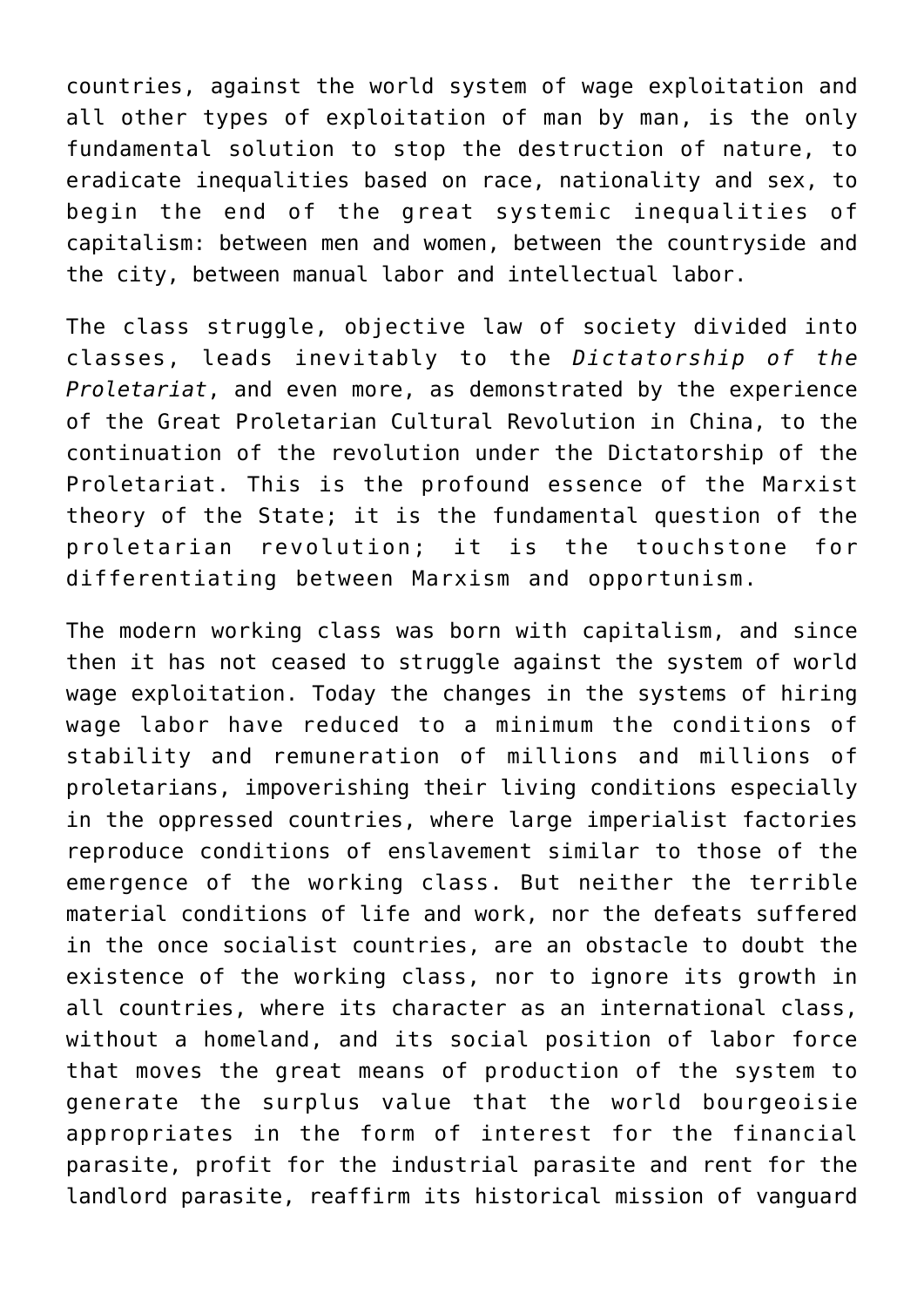in the revolution to emancipate itself and emancipate humanity.

The international character of the working class demands the conscious practice of proletarian internationalism, which subordinates its interests in each country to its common interests in the world, which develops the revolution in each country as part of and at the service of the World Proletarian Revolution, which gives material solidarity support to the combats of the revolutionary detachments in other countries, mainly to the advances of the people's wars, which demands not only the solidarity and support of the proletariat to the struggles of other peoples against imperialism and the reactionaries, but the union of the proletarians and peoples of the world against imperialist capitalism.

The objective world situation is excellent for revolution, but it needs the action of the subjective communist element to lead revolutionary *actions of the masses strong enough to break (or break) the old government, which will never, even in times of crisis, 'fall' if it is not 'made to fall'*, in Lenin's words. And given the international character of the workers' movement, of which the communist movement is part as leader and bearer of its class consciousness, the unity and international organization of communists is needed.

Indeed, today the Marxist-Leninist-Maoists, faithful representatives of the *International Communist Movement*, struggle to overcome the profound crisis caused initially by the temporary defeat of the dictatorship of the proletariat in China and aggravated later by the collapse of the Revolutionary Internationalist Movement defeated by a revisionist line emerged in its Committee. They fight to rescue and defend the historical experience of the proletarian revolution, the dictatorship of the proletariat and the construction of socialism in the old USSR and in socialist China, where the greatest advance was the Great Proletarian Cultural Revolution to defeat the new bourgeoisie of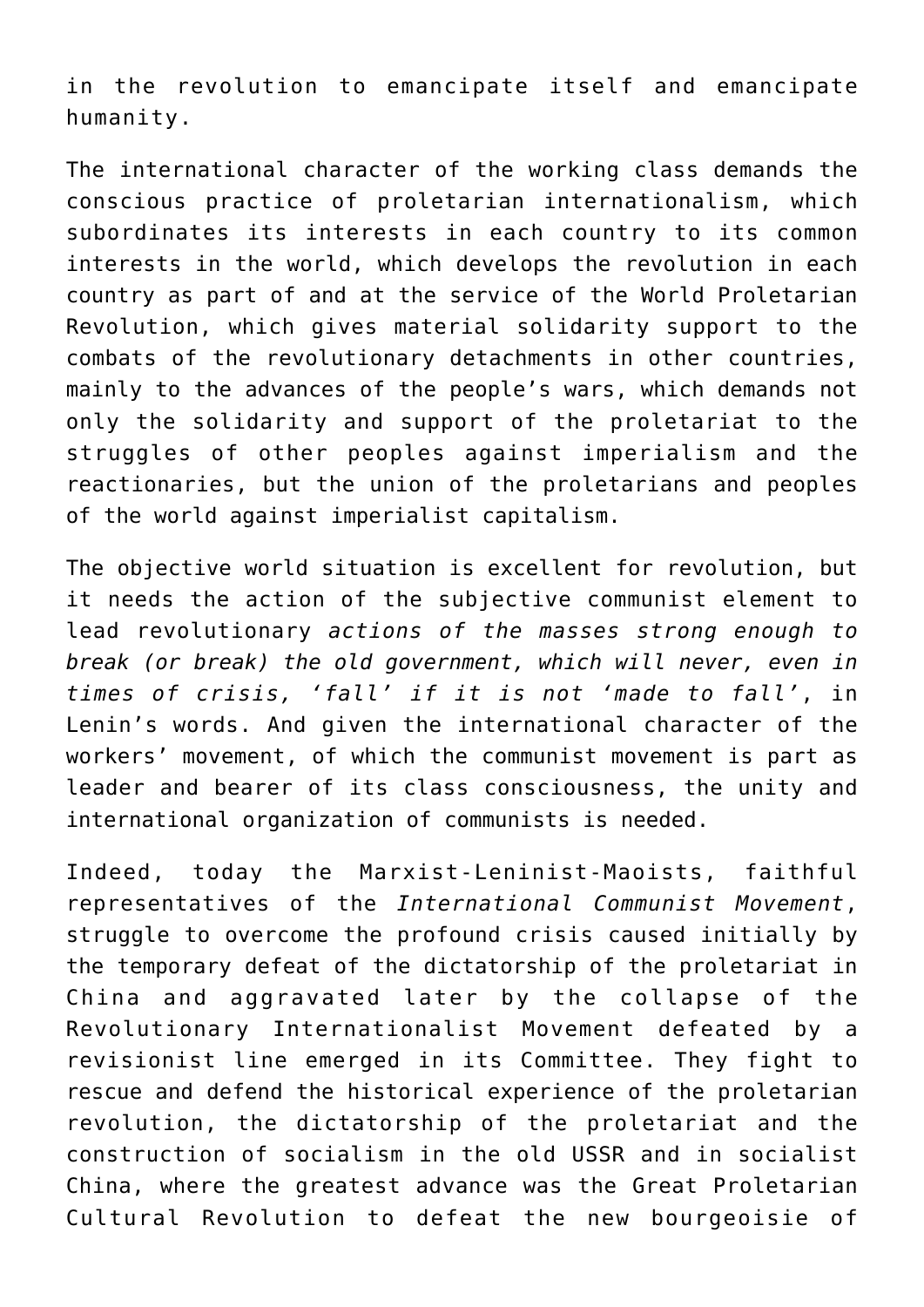socialism, consolidate the dictatorship of the proletariat and give continuity to the proletarian revolution. They proudly raise the banner in defense of the historic role of the Third International and of comrade Stalin, master of the world proletariat.

The defects in these experiences, proper to the construction of the new and the struggle of lines within the communist organizations as a reflection of the class struggle in society, the new avakianist revisionism has turned them into reasons to deny the historical experience of the proletarian revolution, to deny the objective laws that move society in the perspective of communism and to declare insufficient the fundamental principles of Marxism Leninism Maoism. The errors and limitations of the historical experience of the communist movement cannot be ignored, but they must be submitted to study, discussion and criticism in the light of the principles, in order to deepen the balance of the historical experience and the knowledge of new phenomena in the phase of extreme agony of world capitalism, without turning the correct into incorrect, nor confusing the secondary with the principal as international opportunism does.

The Marxist Leninist Maoists recognize the historical merits of the Revolutionary Internationalist Movement in its role as ideological and political center, promoter of the creation and strengthening of proletarian parties in different countries, defender in the midst of the great crisis, of the banners of the World Proletarian Revolution, of revolutionary Marxism and its development to the new and higher stage of Marxism Leninism Maoism, of the struggle of the international working class whose development leads inevitably to the dictatorship of the proletariat, of the right of the oppressed peoples to rebellion, people's war and revolution against their enslavers, all this in frontal struggle against the anticommunist offensive of imperialism and world reaction, and against the revisionist offensive of propaganda to surrender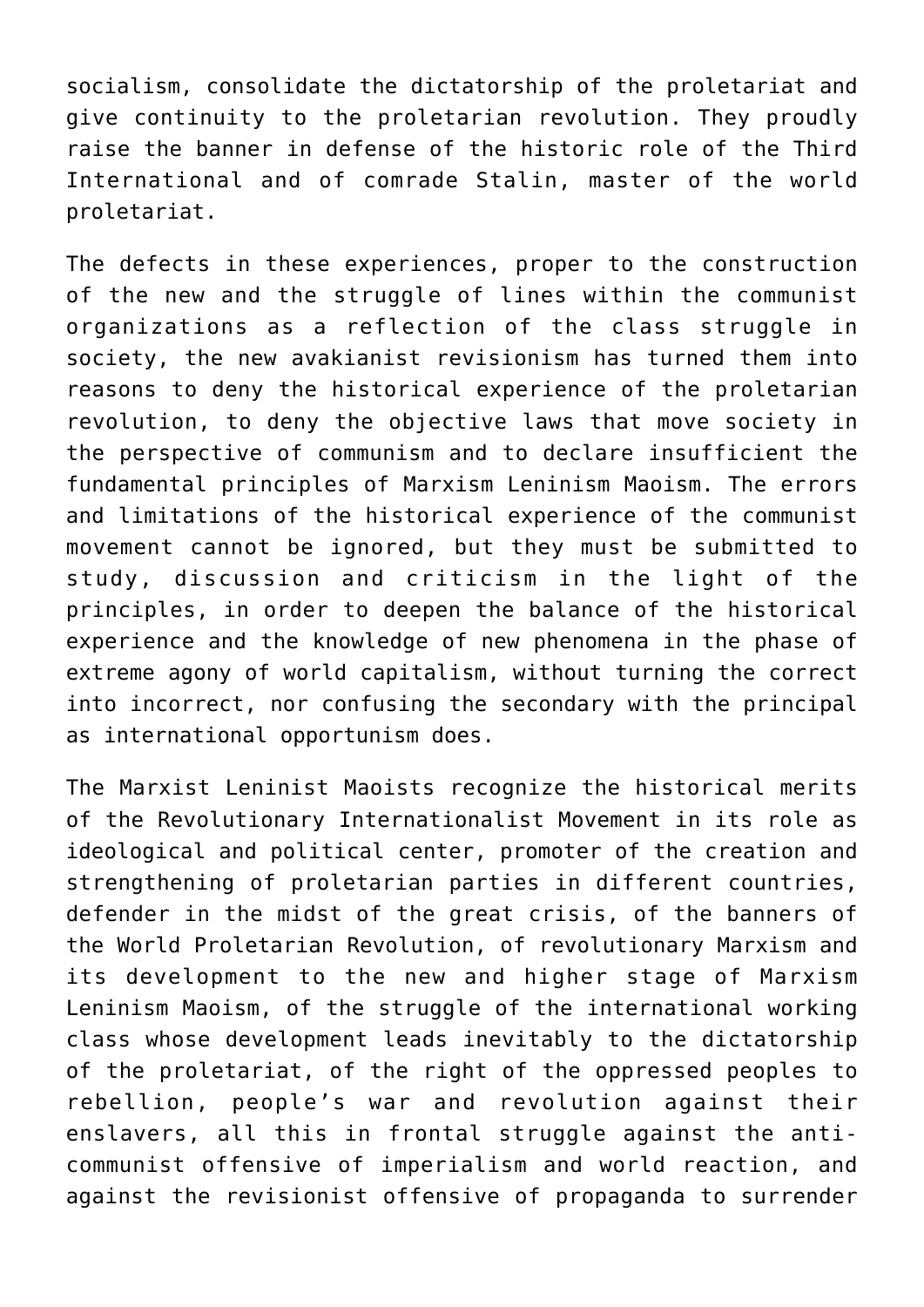and pacifism.

The nefarious and artful blow of avakianist revisionism against the Revolutionary Internationalist Movement, does not deny or obscure its merits that, together with its errors and limitations, are recognized by the Marxist Leninist Maoists as part of the heritage of historical experience in the struggle for the unity and international organization of the communists, which today is the struggle to organize a new International Conference in order to draw up the plans and tasks to build a new Communist International based on Marxism Leninism Maoism.

The struggle for the unity and international organization of the communists, does not deny the simultaneous need to build the *Party* of the proletariat in each country, a political party that cannot be constituted in isolation or outside the class struggle, but acting in it as a party: in the theoretical struggle -defending its ideology both from opportunist distortions and bourgeois falsehoods-, in the political struggle -orienting the masses so that without expecting supreme saviors they act as protagonists of their revolutionary emancipation-, in the economic struggle organizing the necessary resistance to the consequences of wage-earning exploitation, on condition that it serves in turn, as a lever in the struggle for political power that eradicates the causes of exploitation.

Today, according to the particular objective and subjective conditions and the degree of development reached in each country, it remains an inexcusable task to build or rebuild Marxist Leninist Maoist Parties that contribute to resolve the need for a new International, that carry the ideas of socialism to the workers and mass movement, that fight to isolate the opportunist leadership in the trade union and mass movement, that fight tirelessly for the leadership of the immediate struggle of the working masses, to raise their political consciousness and channel their spontaneous impetus